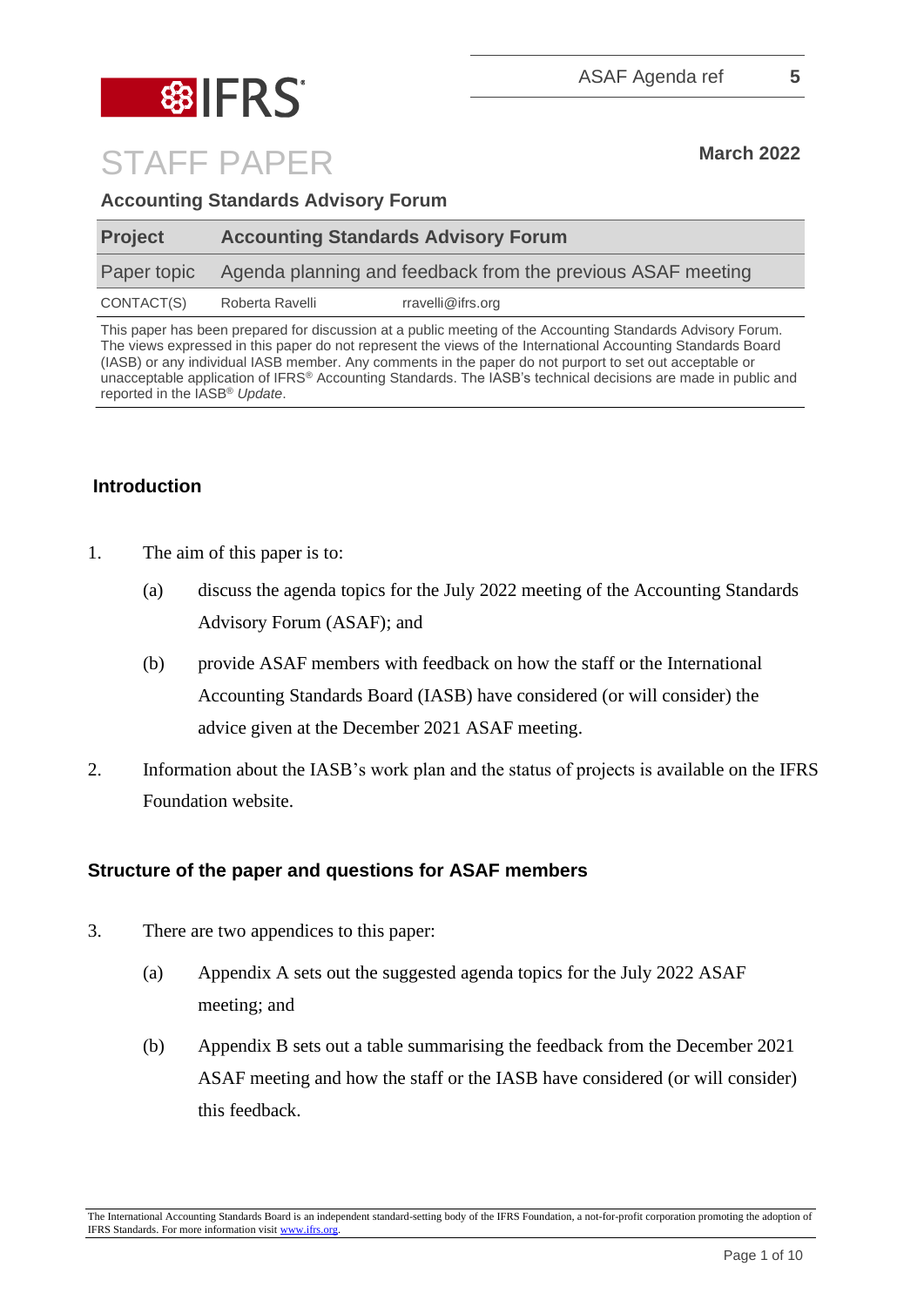#### **Questions for ASAF members**

- 1. Do ASAF members have any comments on the proposed agenda topics for the July 2022 ASAF meeting or wish to add items arising from their jurisdiction to the proposed agenda topics (Appendix A)?
- 2. Do ASAF members have any comments on how the feedback from the December 2021 ASAF meeting has been (or will be) used by the staff or the IASB (Appendix B)?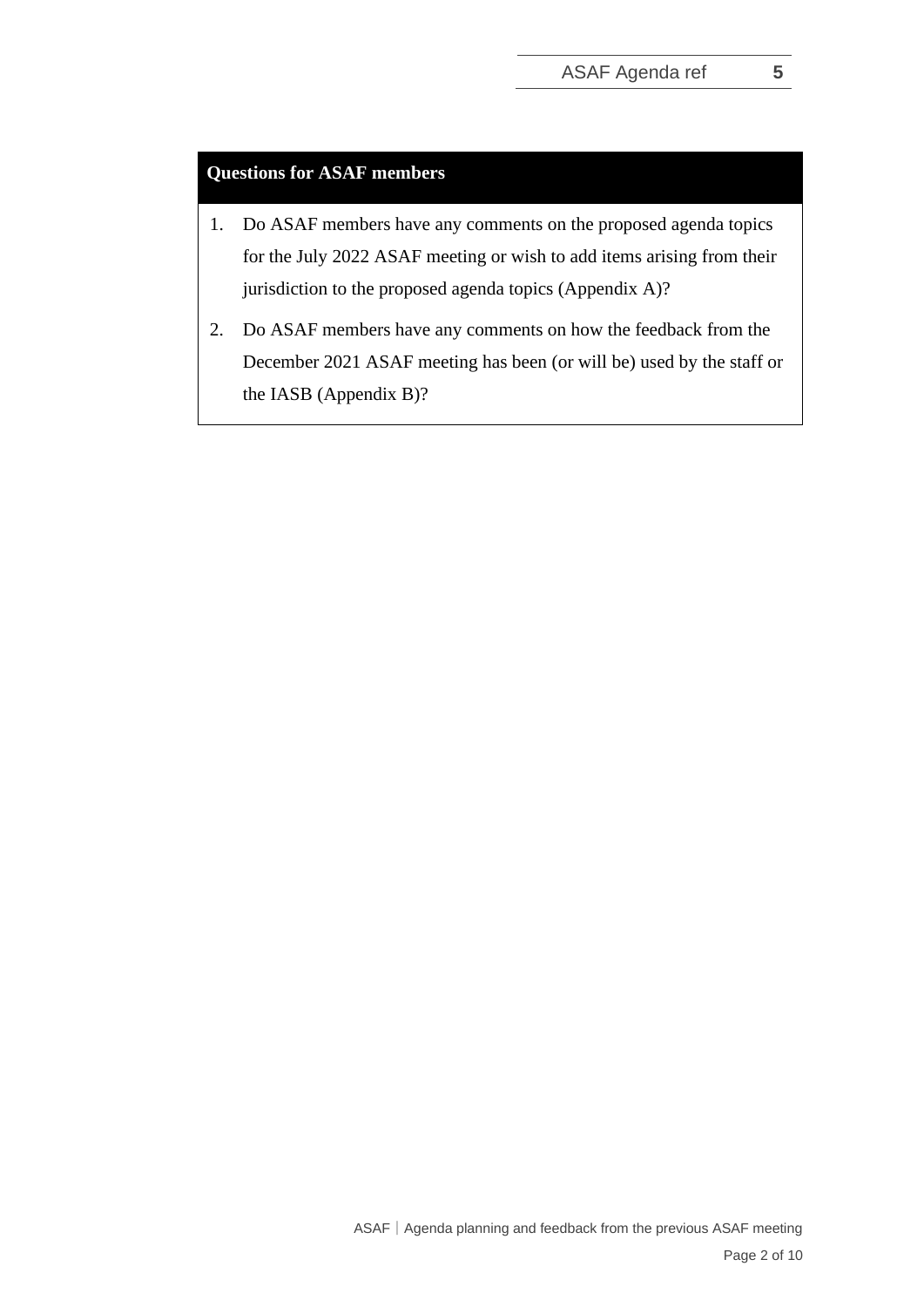## **Appendix A—ASAF agenda topics**

| <b>Agenda topic</b>                                                                            | <b>Purpose of the discussion</b>                                                                                                                                                                                                                            |  |  |
|------------------------------------------------------------------------------------------------|-------------------------------------------------------------------------------------------------------------------------------------------------------------------------------------------------------------------------------------------------------------|--|--|
| December 2021 ASAF meeting (Actual)                                                            |                                                                                                                                                                                                                                                             |  |  |
| Disclosure Initiative-<br><b>Targeted Standards-level</b><br><b>Review of Disclosures</b>      | Discuss feedback on the Exposure Draft Disclosure Requirements in<br>IFRS Standards-A Pilot Approach published in March 2021                                                                                                                                |  |  |
| Disclosure Initiative-<br>Subsidiaries without<br>Public Accountability:<br><b>Disclosures</b> | Seek ASAF members' views on the scope of the draft Standard<br>Subsidiaries without Public Accountability: Disclosures.                                                                                                                                     |  |  |
| Intangibles (EFRAG)                                                                            | Discuss ASAF members' preliminary feedback on the Discussion Paper<br>Better Information on Intangibles published by EFRAG in August 2021                                                                                                                   |  |  |
| Strategic / agenda<br>consultations                                                            | Share feedback and decisions, if known, from any recent strategic /<br>agenda consultations in ASAF members' jurisdictions and discuss how it<br>compares to feedback received by the Board on its Third Agenda<br>Consultation.                            |  |  |
| Goodwill and Impairment                                                                        | Seek ASAF members' views on staff examples illustrating the<br>information the staff expect an entity to disclose applying the IASB's<br>preliminary views expressed in the Discussion Paper Business<br>Combinations-Disclosures, Goodwill and Impairment. |  |  |
| March 2022 ASAF meeting (Actual)                                                               |                                                                                                                                                                                                                                                             |  |  |
| Non-current liabilities with<br>covenants                                                      | Discuss feedback on the Exposure Draft Non-current Liabilities with<br>Covenants published in November 2021.                                                                                                                                                |  |  |
| Supplier finance<br>arrangements                                                               | Discuss feedback on the Exposure Draft Supplier Finance Arrangements<br>published in November 2021.                                                                                                                                                         |  |  |
| <b>Primary Financial</b><br><b>Statements</b>                                                  | Seek ASAF members' advice on how to address some questions and<br>concerns on the analysis of operating expenses.                                                                                                                                           |  |  |
| Rate-regulated Activities                                                                      | Provide an update on the IASB's discussions on the next steps of the<br>project, seek any advice from ASAF members and discuss whether and<br>how ASAF members would like to provide support during the next steps.                                         |  |  |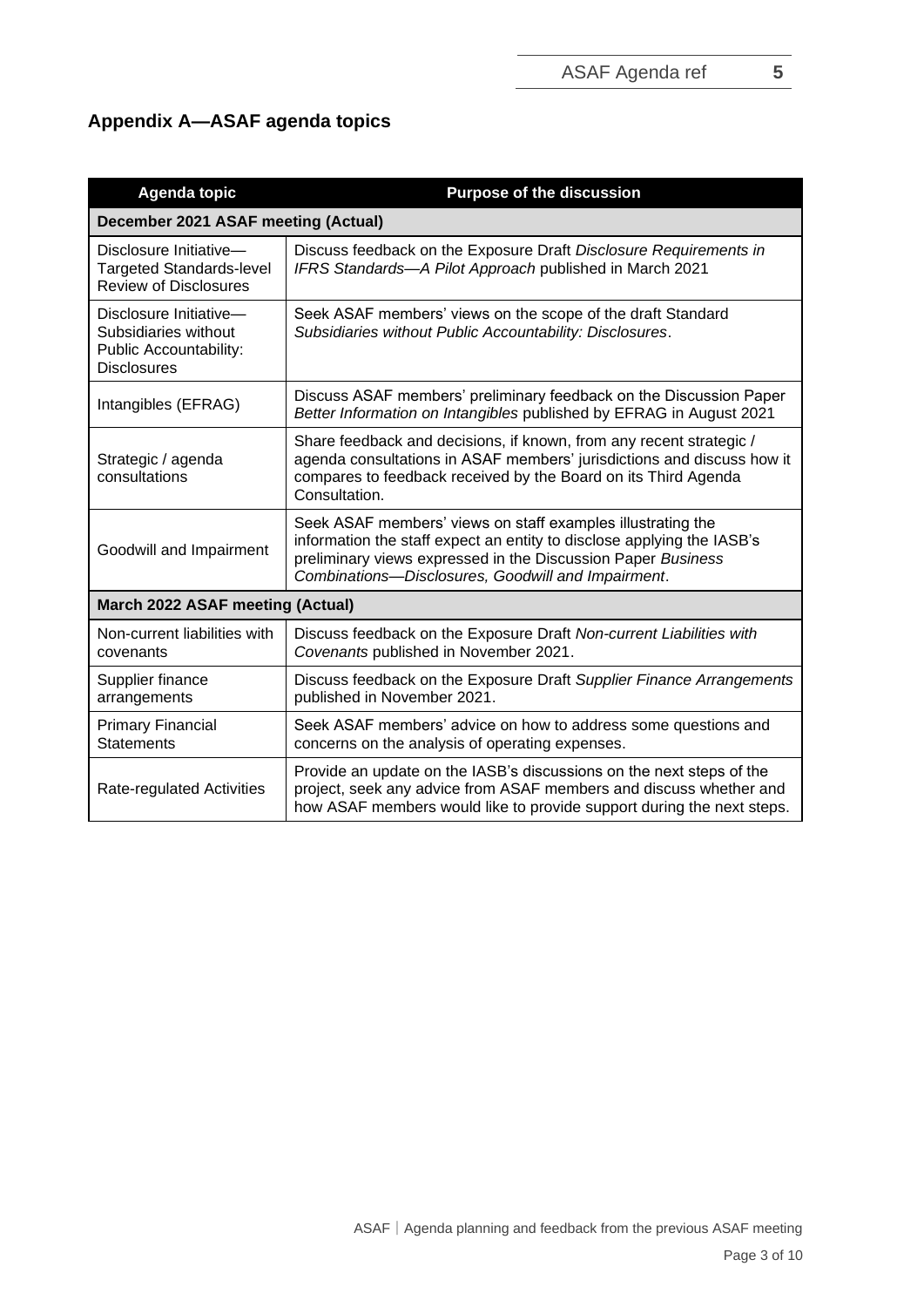| <b>Agenda topic</b>                                                                                   | <b>Purpose of the discussion</b>                                                                                                                                                                                                                                                                                                                                                                                                         |  |  |
|-------------------------------------------------------------------------------------------------------|------------------------------------------------------------------------------------------------------------------------------------------------------------------------------------------------------------------------------------------------------------------------------------------------------------------------------------------------------------------------------------------------------------------------------------------|--|--|
| <b>July 2022 ASAF meeting (Proposed)</b>                                                              |                                                                                                                                                                                                                                                                                                                                                                                                                                          |  |  |
| <b>Dynamic Risk</b><br>Management                                                                     | Seek ASAF members' views on the IASB's discussions and tentative<br>decisions on the main challenges identified during 2020 outreach and<br>the proposed DRM project plan. In addition, seek ASAF members' input<br>on any specific topics for the next phase of the project, not included in<br>the project plan.                                                                                                                       |  |  |
| Disclosure Initiative-<br>Subsidiaries without<br><b>Public Accountability:</b><br><b>Disclosures</b> | Seek advice from ASAF members on the next steps of the project.                                                                                                                                                                                                                                                                                                                                                                          |  |  |
| Financial Instruments with<br><b>Characteristics of Equity</b>                                        | Seek ASAF members' views on whether (a) the IASB tentative decisions<br>to date would resolve practice issues or would have any implementation<br>challenges and (b) there are any other practice issues that the IASB<br>should consider as part of this project, considering the project scoping<br>criteria the IASB set out in October 2019.                                                                                         |  |  |
| Post-implementation<br>Review of IFRS $9-$<br>Classification and<br>Measurement                       | Seek ASAF members' views on 'other issues' raised in the responses to<br>the Request for Information Post-implementation Review of IFRS 9-<br>Classification and Measurement, including on (a) how prevalent and<br>significant those issues are in ASAF members' jurisdictions and (b) how<br>such issues should rank against the relevant criteria the IASB set out to<br>prioritise matters arising from post-implementation reviews. |  |  |
| <b>Primary Financial</b><br><b>Statements</b>                                                         | Seek ASAF members' advice on the IASB's tentative decisions on the<br>proposals to date and suggestions for approaching the remaining topics<br>to be redeliberated.                                                                                                                                                                                                                                                                     |  |  |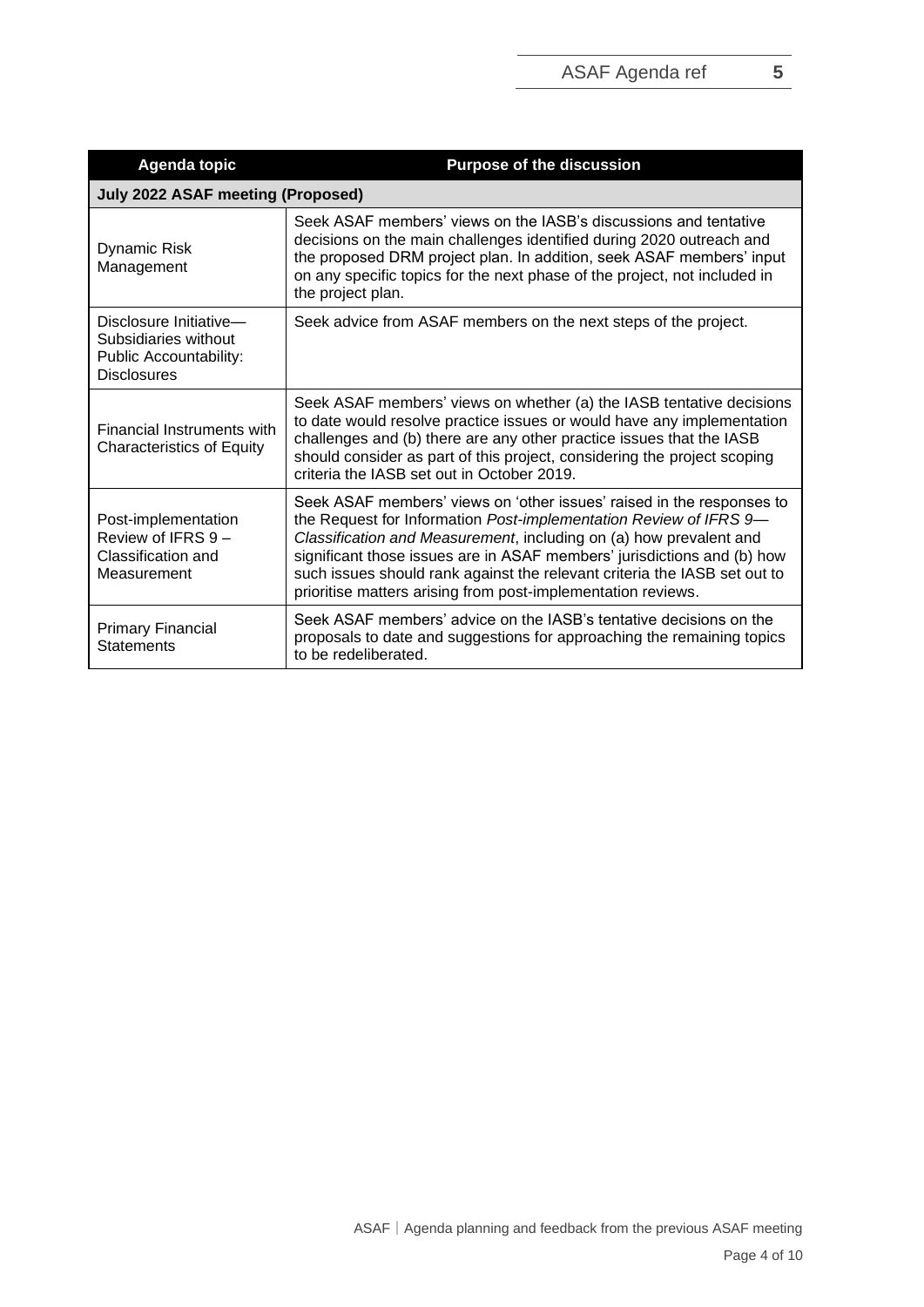# **Appendix B—Feedback from the December 2021 ASAF meeting**

| <b>Topic</b>                         | <b>Summary of ASAF advice</b>                                                                                                                                                                                                                                                                                                                                                                              | How the advice has<br>been/will be applied                                                                                                                                                                          |  |  |
|--------------------------------------|------------------------------------------------------------------------------------------------------------------------------------------------------------------------------------------------------------------------------------------------------------------------------------------------------------------------------------------------------------------------------------------------------------|---------------------------------------------------------------------------------------------------------------------------------------------------------------------------------------------------------------------|--|--|
|                                      | <b>Intangibles and Agenda Consultations</b>                                                                                                                                                                                                                                                                                                                                                                |                                                                                                                                                                                                                     |  |  |
| <b>Consultation.</b>                 | The objective of these sessions was (a) to obtain ASAF members' preliminary feedback on<br>EFRAG's discussion paper Better Information on Intangibles—Which is the best way to go?,<br>(b) to discuss feedback and decisions from recent consultations on the future agendas of<br>some ASAF members and how it compares to the feedback on the IASB's Third Agenda                                        |                                                                                                                                                                                                                     |  |  |
| Intangibles                          | ASAF members generally agreed that the issues<br>discussed in the EFRAG discussion paper are<br>relevant and valid and said the IASB should undertake<br>a comprehensive review of IAS 38 Intangible Assets,<br>working with the International Sustainability Standards<br>Board (ISSB) to consider any relationship between<br>intangibles and any future sustainability-related<br>disclosure standards. | The IASB will consider<br>feedback from ASAF<br>members in deciding new<br>financial reporting issues<br>to be added to the IASB's<br>work plan (expected in<br>March-April 2022) and in<br>finalising the feedback |  |  |
| <b>Financial</b><br>reporting issues | ASAF members shared feedback from their recent<br>agenda consultations. Although views vary on the<br>priority of potential projects to be added to the<br>respective work plans, financial reporting issues<br>mentioned by both ASAF members' stakeholders and<br>respondents to the IASB Third Agenda Consultation<br>include:                                                                          | statement on the Third<br><b>Agenda Consultation</b><br>(expected inJuly 2022).                                                                                                                                     |  |  |
|                                      | intangibles, digital assets, cryptoassets and<br>(i)<br>cryptoliabilities;                                                                                                                                                                                                                                                                                                                                 |                                                                                                                                                                                                                     |  |  |
|                                      | (ii) climate-related risks and sustainability reporting;                                                                                                                                                                                                                                                                                                                                                   |                                                                                                                                                                                                                     |  |  |
|                                      | (iii) digital financial reporting;                                                                                                                                                                                                                                                                                                                                                                         |                                                                                                                                                                                                                     |  |  |
|                                      | (iv) variable and contingent consideration;                                                                                                                                                                                                                                                                                                                                                                |                                                                                                                                                                                                                     |  |  |
|                                      | (v) going concern;                                                                                                                                                                                                                                                                                                                                                                                         |                                                                                                                                                                                                                     |  |  |
|                                      | (vi) statement of cash flows and related transactions;                                                                                                                                                                                                                                                                                                                                                     |                                                                                                                                                                                                                     |  |  |
|                                      | (vii) operating segments;                                                                                                                                                                                                                                                                                                                                                                                  |                                                                                                                                                                                                                     |  |  |
|                                      | (viii) other comprehensive income; and                                                                                                                                                                                                                                                                                                                                                                     |                                                                                                                                                                                                                     |  |  |
|                                      | (ix) separate financial statements.                                                                                                                                                                                                                                                                                                                                                                        |                                                                                                                                                                                                                     |  |  |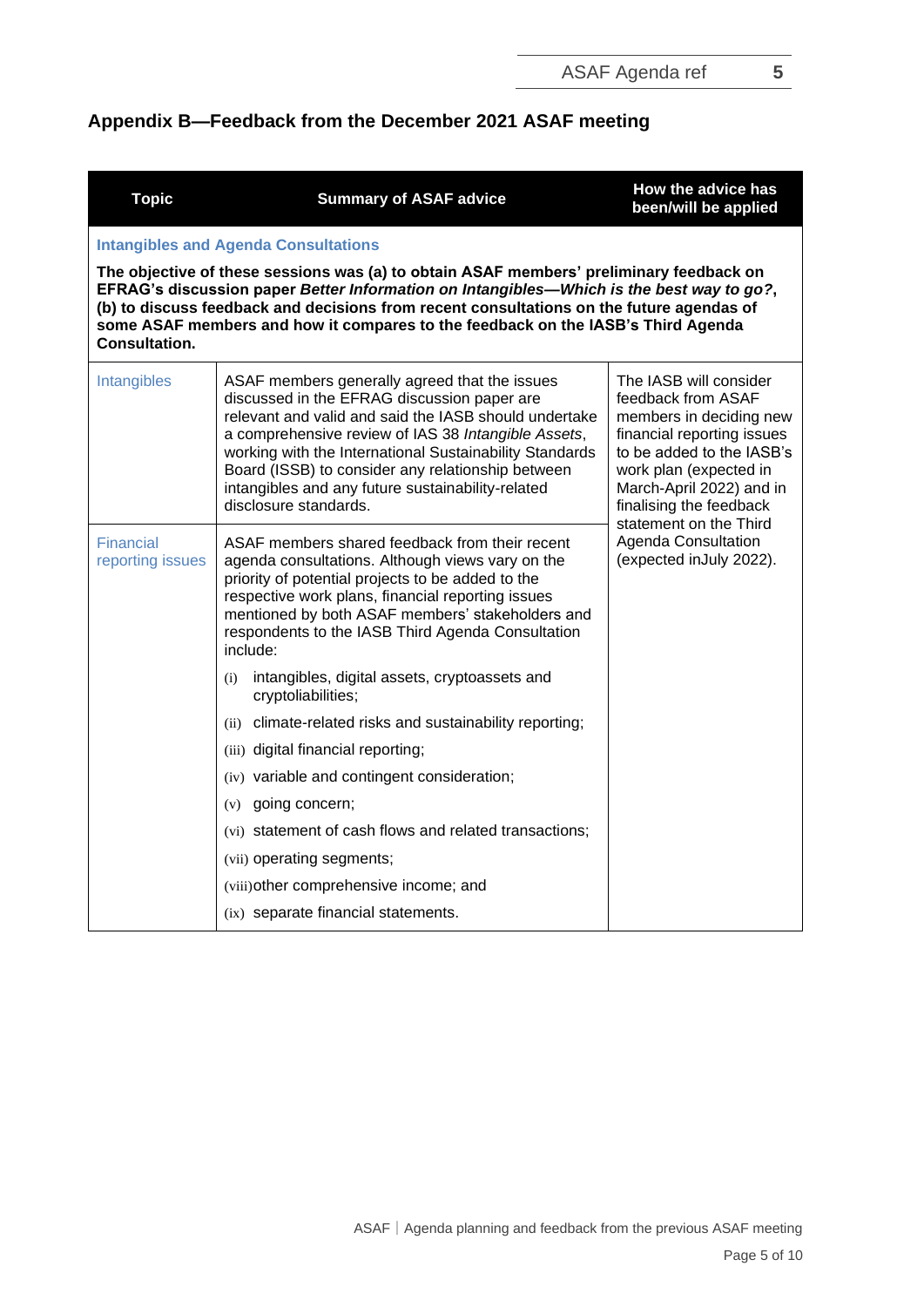| <b>Topic</b>                                                                                                                                                                                                                                                                        | <b>Summary of ASAF advice</b>                                                                                                                                                                                                                                         | How the advice has<br>been/will be applied                                                                                                                                                                                                                                                                                            |
|-------------------------------------------------------------------------------------------------------------------------------------------------------------------------------------------------------------------------------------------------------------------------------------|-----------------------------------------------------------------------------------------------------------------------------------------------------------------------------------------------------------------------------------------------------------------------|---------------------------------------------------------------------------------------------------------------------------------------------------------------------------------------------------------------------------------------------------------------------------------------------------------------------------------------|
| Projects on the<br><b>IASB's current</b><br>work plan                                                                                                                                                                                                                               | Consistent with feedback from some respondents to<br>the IASB's Third Agenda Consultation, one ASAF<br>member said the IASB should consider reassessing<br>the priority of some projects on its current work plan.                                                    | At its February 2022<br>meeting, the IASB<br>considered how to<br>respond to feedback<br>about projects on its<br>current work plan<br>The IASB decided not to<br>reprioritise projects on its<br>current work plan, but to<br>continue working on<br>those projects (except for<br>a maintenance project<br>Availability of a Refund |
|                                                                                                                                                                                                                                                                                     |                                                                                                                                                                                                                                                                       | (Amendments to<br>IFRIC 14 IAS 19-The<br>Limit on a Defined<br><b>Benefit Asset, Minimum</b><br><b>Funding Requirements</b><br>and their Interaction).                                                                                                                                                                                |
| <b>Cross-cutting</b><br>themes                                                                                                                                                                                                                                                      | ASAF members shared feedback on aspects that may<br>affect available capacity and hence how to balance<br>the need to progress projects on the IASB's current<br>work plan, undertake required post-implementation<br>reviews and address emerging issues in a timely | At its February 2022<br>meeting, the IASB<br>considered three cross-<br>cutting themes:                                                                                                                                                                                                                                               |
|                                                                                                                                                                                                                                                                                     | manner, including considering:<br>(a) the connectivity between financial and                                                                                                                                                                                          | (a) connectivity between<br>the IASB and the<br>ISSB;                                                                                                                                                                                                                                                                                 |
|                                                                                                                                                                                                                                                                                     | sustainability reporting; and<br>(b) partnering further with national standard-setters to<br>research some of the financial reporting issues,<br>which could alleviate some of the IASB's capacity<br>constraints.                                                    | (b) suggestions that the<br>IASB should partner<br>further with national<br>standard-setters and<br>other regional bodies<br>(NSS); and                                                                                                                                                                                               |
|                                                                                                                                                                                                                                                                                     |                                                                                                                                                                                                                                                                       | (c) the priority of matters<br>identified in post-<br>implementation<br>reviews.                                                                                                                                                                                                                                                      |
| <b>Goodwill and Impairment</b>                                                                                                                                                                                                                                                      |                                                                                                                                                                                                                                                                       |                                                                                                                                                                                                                                                                                                                                       |
| The objective of this session was to obtain feedback from ASAF members on staff examples<br>illustrating the information the staff expect an entity to disclose when applying the IASB's<br>preliminary views about adding disclosure requirements to IFRS 3 Business Combinations. |                                                                                                                                                                                                                                                                       |                                                                                                                                                                                                                                                                                                                                       |
| Commarcial                                                                                                                                                                                                                                                                          | $\Delta$ S $\Delta$ F mamhare ranortad that:                                                                                                                                                                                                                          | The staff are testing                                                                                                                                                                                                                                                                                                                 |

| Commercial<br>sensitivity | ASAF members reported that:                                                                                                                                                                                                                                                                                               | The staff are testing<br>examples with                                                                                                                |
|---------------------------|---------------------------------------------------------------------------------------------------------------------------------------------------------------------------------------------------------------------------------------------------------------------------------------------------------------------------|-------------------------------------------------------------------------------------------------------------------------------------------------------|
|                           | preparers in their jurisdictions overall said some or<br>(a)<br>all information in the staff examples is, in their<br>view, commercially sensitive; and                                                                                                                                                                   | stakeholders to<br>understand better the<br>practical concerns raised                                                                                 |
|                           | users of financial statements consulted expressed<br>(b)<br>mixed views on the usefulness of staff examples:<br>some users said this type of information would<br>also be useful for investments other than business<br>combinations (for example, if an entity starts to<br>operate in a new market), whereas some users | by respondents about<br>disclosures that would be<br>required applying the<br>IASB's preliminary views<br>set out in the Discussion<br>Paper Business |

ASAF | Agenda planning and feedback from the previous ASAF meeting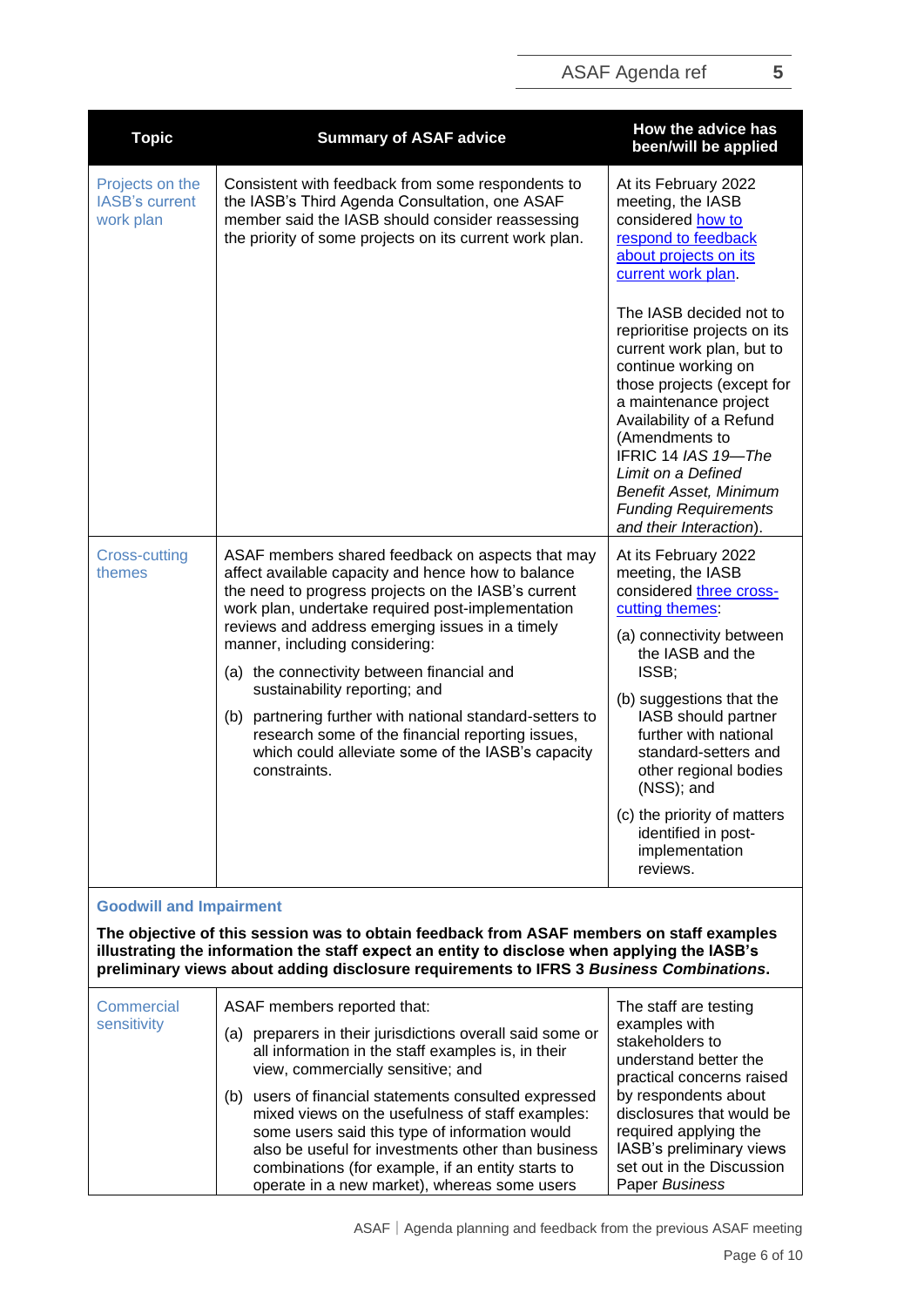| <b>Topic</b>           | <b>Summary of ASAF advice</b>                                                                                                                                                                                                                                                                                                                                                                                              | How the advice has<br>been/will be applied                                                                                                                                                                                                                                                                                                                                                                                                                                                                                 |  |
|------------------------|----------------------------------------------------------------------------------------------------------------------------------------------------------------------------------------------------------------------------------------------------------------------------------------------------------------------------------------------------------------------------------------------------------------------------|----------------------------------------------------------------------------------------------------------------------------------------------------------------------------------------------------------------------------------------------------------------------------------------------------------------------------------------------------------------------------------------------------------------------------------------------------------------------------------------------------------------------------|--|
|                        | were concerned that the information might be<br>unreliable.                                                                                                                                                                                                                                                                                                                                                                | Combinations-<br>Disclosures, Goodwill                                                                                                                                                                                                                                                                                                                                                                                                                                                                                     |  |
|                        | ASAF members suggested:                                                                                                                                                                                                                                                                                                                                                                                                    | and Impairment. The staff<br>are also analysing<br>specific aspects of<br>feedback on the<br>subsequent accounting<br>for goodwill including (i)<br>whether it is feasible to<br>make a reliable estimate<br>of the useful life of<br>goodwill and the pattern<br>in which it diminishes;<br>and (ii) the potential<br>effects of derecognising<br>significant amounts of<br>goodwill on transition to<br>an amortisation-based<br>model were the IASB to<br>decide to reintroduce<br>amortisation.<br>The staff expect to |  |
|                        | (a) to include examples that address concerns about<br>commercial sensitivity by including commercially<br>sensitive information in the underlying fact<br>patterns; and                                                                                                                                                                                                                                                   |                                                                                                                                                                                                                                                                                                                                                                                                                                                                                                                            |  |
|                        | (b) to consider statements management makes about<br>a business combination in investor roadshows, to<br>try to bridge the natural tension between feedback<br>from preparers and users.                                                                                                                                                                                                                                   |                                                                                                                                                                                                                                                                                                                                                                                                                                                                                                                            |  |
| <b>Litigation risk</b> | Regarding whether any information in the disclosure<br>section would raise significant additional litigation risk<br>if disclosed in financial statements, ASAF members<br>said that 'safe harbours'—which provide entities with<br>protection from litigation by users of forward-looking<br>information published in some documents other than<br>financial statements-exist only in some ASAF<br>members jurisdictions. |                                                                                                                                                                                                                                                                                                                                                                                                                                                                                                                            |  |
| Other                  | ASAF members suggested that:                                                                                                                                                                                                                                                                                                                                                                                               | discuss these topics with                                                                                                                                                                                                                                                                                                                                                                                                                                                                                                  |  |
| comments               | (a) the IASB should consider that the performance of<br>business combinations could be affected by<br>events outside management's control. Following a<br>principle-based approach without being too<br>specific, the IASB should focus on the key<br>success factors of a business combination, rather<br>than detailed information, because circumstances<br>change and business units evolve.                           | the IASB in H1 2022.                                                                                                                                                                                                                                                                                                                                                                                                                                                                                                       |  |
|                        | (b) in improving the staff examples, it should be<br>considered that not all business combinations are<br>done to obtain material synergies and that it might<br>be difficult to disclose quantitative information<br>about management's objectives if management<br>does not make decisions using quantitative<br>information.                                                                                            |                                                                                                                                                                                                                                                                                                                                                                                                                                                                                                                            |  |
|                        | (c) the IASB should:                                                                                                                                                                                                                                                                                                                                                                                                       |                                                                                                                                                                                                                                                                                                                                                                                                                                                                                                                            |  |
|                        | consider the need to provide guidance on how<br>(i)<br>to measure and audit any 'non-GAAP'<br>information the IASB would require to<br>disclose, given that information would become<br>part of GAAP; and                                                                                                                                                                                                                  |                                                                                                                                                                                                                                                                                                                                                                                                                                                                                                                            |  |
|                        | (ii) communicate with auditors to assess the<br>auditability of the information, considering that<br>auditors might be exposed to additional risk if<br>required to audit information they do not<br>currently audit (for example, information about<br>an entity's market share).                                                                                                                                         |                                                                                                                                                                                                                                                                                                                                                                                                                                                                                                                            |  |
|                        | (d) the IASB should consider whether information<br>similar to value creation and sustainability<br>information, as well as forward-looking<br>information, could be disclosed outside the                                                                                                                                                                                                                                 |                                                                                                                                                                                                                                                                                                                                                                                                                                                                                                                            |  |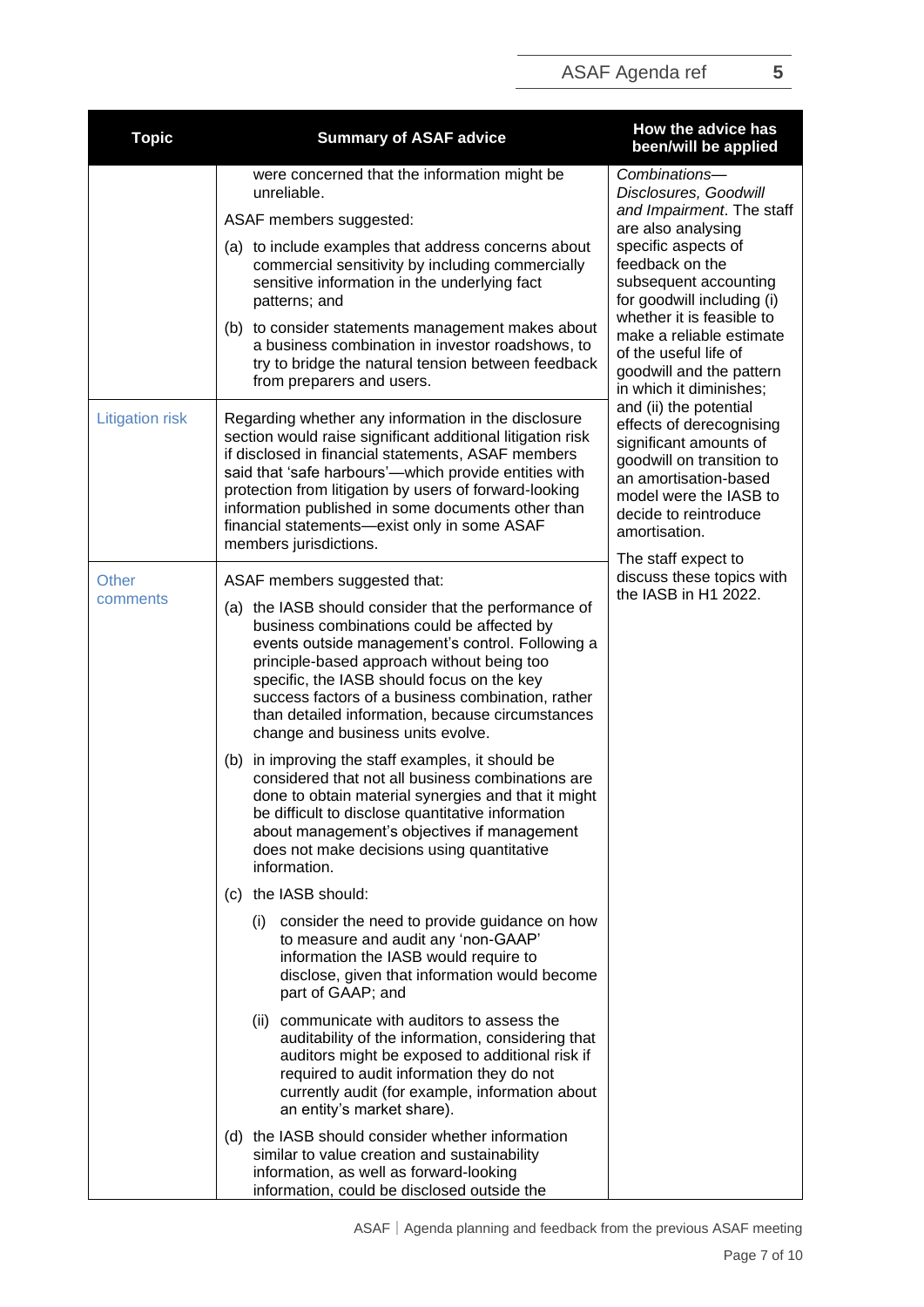| <b>Topic</b> | <b>Summary of ASAF advice</b>                                                                                                                                                                                                                                                                                   | How the advice has<br>been/will be applied                                                                                                                                                |
|--------------|-----------------------------------------------------------------------------------------------------------------------------------------------------------------------------------------------------------------------------------------------------------------------------------------------------------------|-------------------------------------------------------------------------------------------------------------------------------------------------------------------------------------------|
|              | financial statements (for example, in the<br>management commentary).                                                                                                                                                                                                                                            |                                                                                                                                                                                           |
|              | Disclosure Initiative-Subsidiaries without Public Accountability: Disclosures                                                                                                                                                                                                                                   |                                                                                                                                                                                           |
|              | The objective of this session was to seek ASAF members' preliminary views on the scope of<br>the IASB's Exposure Draft Subsidiaries without Public Accountability: Disclosures (draft IFRS<br>Standard) published in July 2021 and open for comment until 31 January 2022.                                      |                                                                                                                                                                                           |
| <b>Scope</b> | ASAF members said their stakeholders' views on the<br>proposed scope of the draft IFRS Standard varied.                                                                                                                                                                                                         | The staff will consider<br><b>ASAF</b> members'                                                                                                                                           |
|              | Some ASAF members' stakeholders agreed with the<br>proposed scope of the draft IFRS Standard. Reasons<br>provided include:                                                                                                                                                                                      | preliminary views and<br>any additional feedback<br>in members' comment<br>letters in developing<br>feedback summary on<br>the Exposure Draft for<br>the IASB's discussion in<br>Q2 2022. |
|              | (a) retaining the scope of the draft IFRS Standard as<br>proposed in the Exposure Draft would ensure that<br>the project maintains its objective and would<br>enable locally domiciled parent companies with<br>international subsidiaries and others to reduce the<br>costs of preparing financial statements; |                                                                                                                                                                                           |
|              | (b) extending the scope to all entities without public<br>accountability would delay the IASB's progress on<br>this project;                                                                                                                                                                                    |                                                                                                                                                                                           |
|              | (c) there are benefits, particularly for material<br>subsidiaries, to provide all IFRS disclosures<br>especially when the parent is merely an<br>investment holding entity; and                                                                                                                                 |                                                                                                                                                                                           |
|              | (d) the approach in the draft IFRS Standard is new<br>and, therefore, the IASB should test the draft<br>IFRS Standard with the smaller set of entities, as<br>proposed, before considering extending the scope<br>to other entities.                                                                            |                                                                                                                                                                                           |
|              | Other ASAF members' stakeholders suggested the<br>IASB extend the scope of the draft IFRS Standard to<br>all entities without public accountability because:                                                                                                                                                    |                                                                                                                                                                                           |
|              | (a) it would facilitate the entities' transition to IFRS<br>Accounting Standards in the future and the<br>adoption of IFRS Accounting Standards and<br>therefore improve comparability within<br>jurisdictions;                                                                                                 |                                                                                                                                                                                           |
|              | (b) all entities without public accountability in a<br>jurisdiction are permitted to provide fewer<br>disclosures when applying the local framework for<br>cost-benefit reasons;                                                                                                                                |                                                                                                                                                                                           |
|              | (c) the approach used by the IASB in developing the<br>draft IFRS Standard (and thus its disclosure<br>requirements) is suitable for all entities without<br>public accountability, rather than just subsidiaries<br>without public accountability, according to some<br>ASAF members;                          |                                                                                                                                                                                           |
|              | (d) no significant concerns about the disclosure<br>requirements in the IFRS for SMEs Standard and,                                                                                                                                                                                                             |                                                                                                                                                                                           |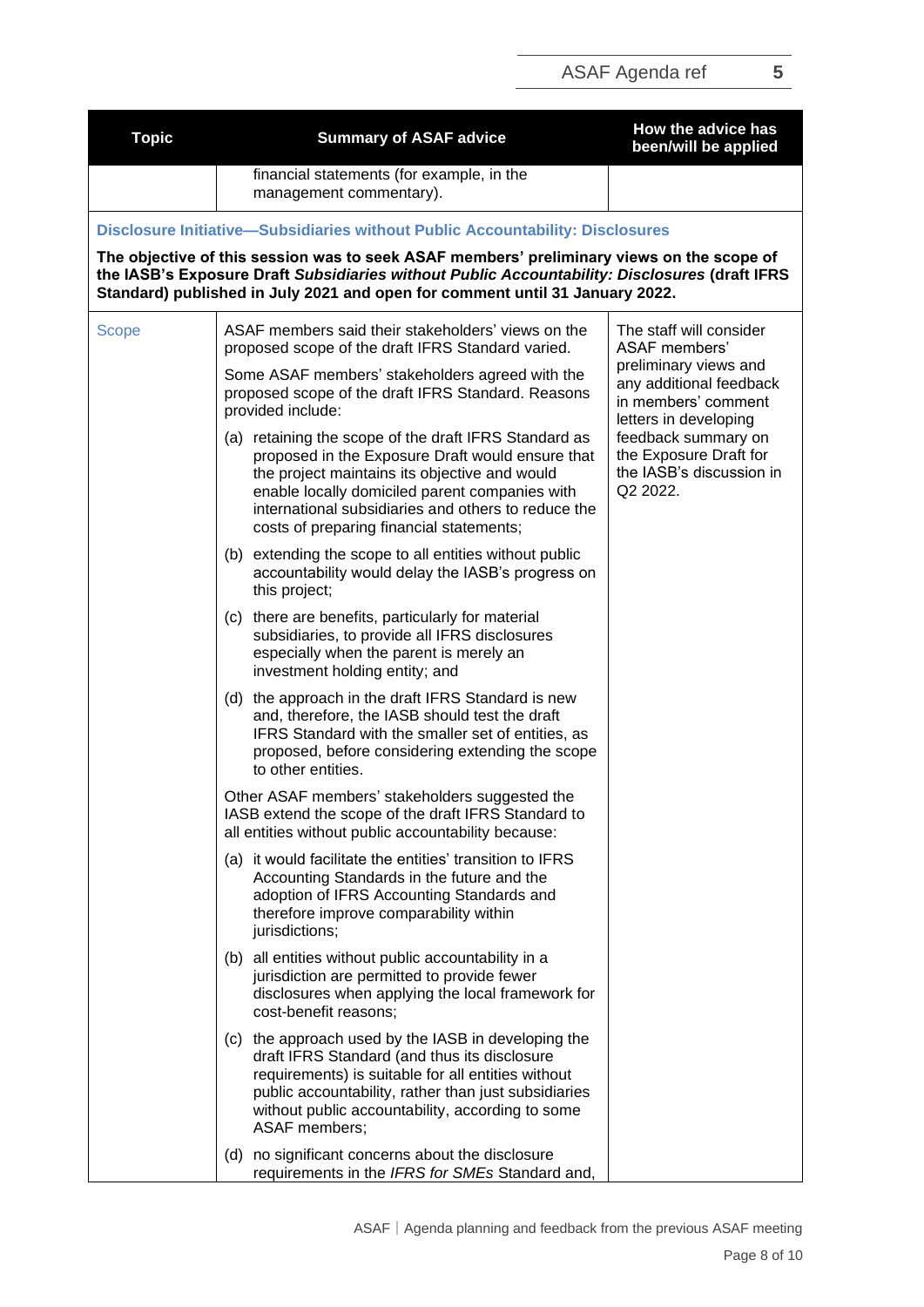| <b>Topic</b>                      | <b>Summary of ASAF advice</b>                                                                                                                                                                                                                                                                                                                                                     | How the advice has<br>been/will be applied                                                                                                                                                                                                   |
|-----------------------------------|-----------------------------------------------------------------------------------------------------------------------------------------------------------------------------------------------------------------------------------------------------------------------------------------------------------------------------------------------------------------------------------|----------------------------------------------------------------------------------------------------------------------------------------------------------------------------------------------------------------------------------------------|
|                                   | therefore, the scope of the draft IFRS Standard<br>have been raised.                                                                                                                                                                                                                                                                                                              |                                                                                                                                                                                                                                              |
|                                   | One ASAF member said the scope of the draft IFRS<br>Standard should be extended to include associates<br>and joint ventures.                                                                                                                                                                                                                                                      |                                                                                                                                                                                                                                              |
|                                   | One ASAF member said the IASB should not define<br>the scope of the draft IFRS Standard; instead, local<br>regulators or authorities in each jurisdiction should<br>decide which entities would be eligible to apply it to<br>enable an entity to apply the draft IFRS Standard as<br>the entity's secondary GAAP, regardless of whether<br>the entity has public accountability. |                                                                                                                                                                                                                                              |
|                                   | One ASAF member supported the scope of the draft<br>IFRS Standard, however the member disagreed with<br>the draft IFRS Standard being optional and suggested<br>that the IASB allow local regulators or authorities in<br>each jurisdiction to decide whether to permit or require<br>application of the draft IFRS Standard.                                                     |                                                                                                                                                                                                                                              |
| <b>Cost-benefit</b><br>assessment | ASAF members commented on the costs and benefits<br>of applying the draft IFRS Standard. Comments<br>included:<br>(a) the proposed scope of the Standard would lead to<br>cost savings and reduce group-reporting costs,<br>especially for parent companies with international<br>subsidiaries;                                                                                   | The staff will consider<br><b>ASAF</b> members'<br>preliminary views and<br>any additional feedback<br>in members' comment<br>letters in developing<br>feedback summary on<br>the Exposure Draft for<br>the IASB's discussion in<br>Q2 2022. |
|                                   | (b) in balancing cost savings for preparers with user<br>information needs, there will be the need to<br>consider the potentially varied user information<br>needs of wholly-owned subsidiaries and non-<br>wholly-owned subsidiaries; and                                                                                                                                        |                                                                                                                                                                                                                                              |
|                                   | (c) cost savings of the draft IFRS Standard may be<br>limited because some parent entities would still<br>require subsidiaries to provide all IFRS<br>disclosures or use a group-reporting template.                                                                                                                                                                              |                                                                                                                                                                                                                                              |